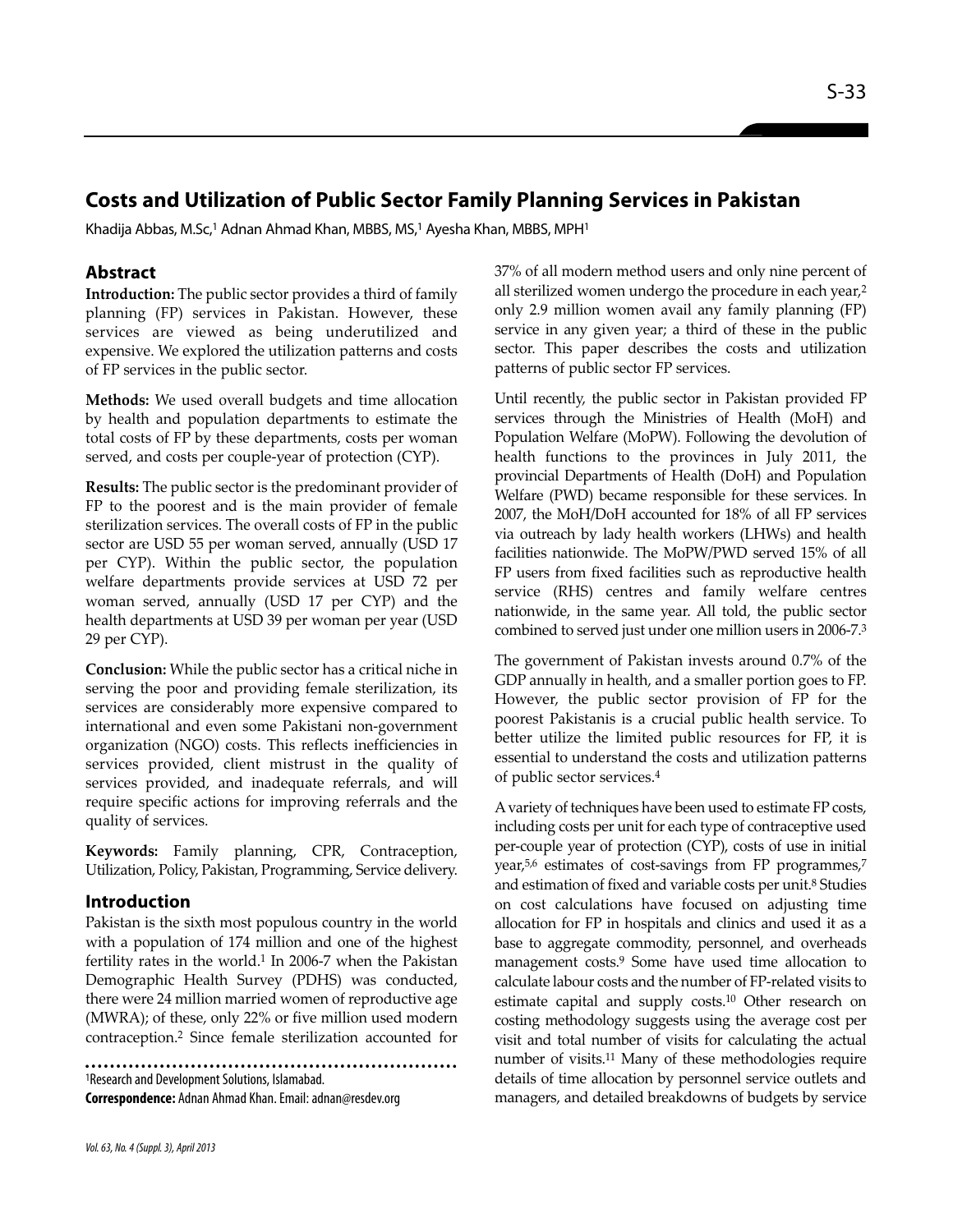outlets or administrative units. Such details are often not available in developing countries outside specific projects, and seldom at the national or provincial levels, making it difficult to apply many of these techniques. In Pakistan, no previous research has analyzed the costs of FP incurred by the public sector. We used available cross-sectional data to estimate average costs per woman and per CYP for the public sector using overall national expenditures and described them in the context of public sector services utilization. Following the example of Janowitz and Bratt, $11$ we focus only on programme costs and not user costs. Moreover, we used the common technique of measuring FP cost incurred in government programmes based on time allocated to FP.

### **Methodology**

We used cross-sectional data from four data sources: Budget utilization for the MoH and MoPW from the national health accounts (2005-06);<sup>12</sup> service utilization from the PDHS 2006-07;<sup>2</sup> a third-party evaluation of the LHW programme<sup>13</sup> which provided data on the time LHWs spend on FP; and the average annual budget from the LHW programme funding document (PC-1 2003-08).

## **Utilization of public sector facilities for family planning**

The PDHS describes current contraceptive use patterns in Pakistan.<sup>2</sup> Users of short-term methods such as condoms, injections, and oral pills must come in contact with sources/providers of the method many times in the same year and therefore, each of these users was counted a user of the system. According to the PDHS, 9% of women with sterilization and 30% of those with intra uterinecontraceptive devices (IUDs) received their method within the last 12 months.<sup>2</sup> Thus, the total users of FP services in any given year were estimated as all of those that use oral pills, condoms, or injections, 9% of all sterilized women, and 30% of all IUCD users.

### **Analysis of service usage**

Univariate analysis was carried out to compare the characteristics of contraceptive users among the public and private sectors and within public sector ministries. We also tested logistic regression models to understand which variables influence the choice of facility between public and private sectors and within the two public sector ministries. Important variables included current age of respondent, type of residence, wealth index, education, ethnicity, and choice of contraceptive methods.

### **Costs of family planning in the public sector**

The FP costs incurred by the MoH/DoH and

MoPW/PWD were calculated separately. The calculations for the MoPW/PWDs are fairly simple as all funds for the ministry go towards FP, but only a third of the outpatient visits to department facilities are for FP (programme data). The budget utilization for the federal and provincial levels were therefore aggregated and divided by three to adjust for total utilization of department facilities for FP. The remaining costs were further divided by the total number of women served to arrive at the costs per woman per year.

Total FP cost per women was calculated as follows:

(Total PWD budget \* 0.33) / No of women served

The costs of FP under the MoH/DoH are more complex as the ministry and departments provide many services other than FP. Since MoH/DoH FP services are provided by LHWs and at health facilities, these costs were calculated separately. All costs were calculated at the national level.

1) The proportion of time allocated by LHWs to FP12was multiplied by the total LHW programme budget to arrive at costs allocated to FP by the programme. The costs of oversight by the MoH for FP was calculated from the proportion of the ministry's funding that goes towards the LHW programme multiplied by the proportion of time that LHWs spend on FP.

2) For health facilities, the total cost of FP was calculated by adding actual FP programme and oversight costs. The number of women served with FP services from these facilities was divided by the total number of outpatient visits for all public outpatient facilities nationwide (estimated from the Pakistan Social and Living Measurement Survey [PSLM] 2008-9<sup>14</sup>). This proportion was multiplied with the aggregated funding of vertical programmes, hospitals, and management costs to calculate total expenditure on FP at health facilities.

All costs are depicted in Pakistani rupees and United States dollars, where USD  $1$  = PKR 60, the prevailing exchange rate in 2006-7.

#### **Results**

According to the PDHS 2006-07, of the 2.9 million women receiving any FP service in a given year. Nearly one million (33%) did so from the public sector; eighteen percent of these used DoH and 15% PWD facilities.

### **Comparison of usage of public and private facilities**

Women using public FP services are older than private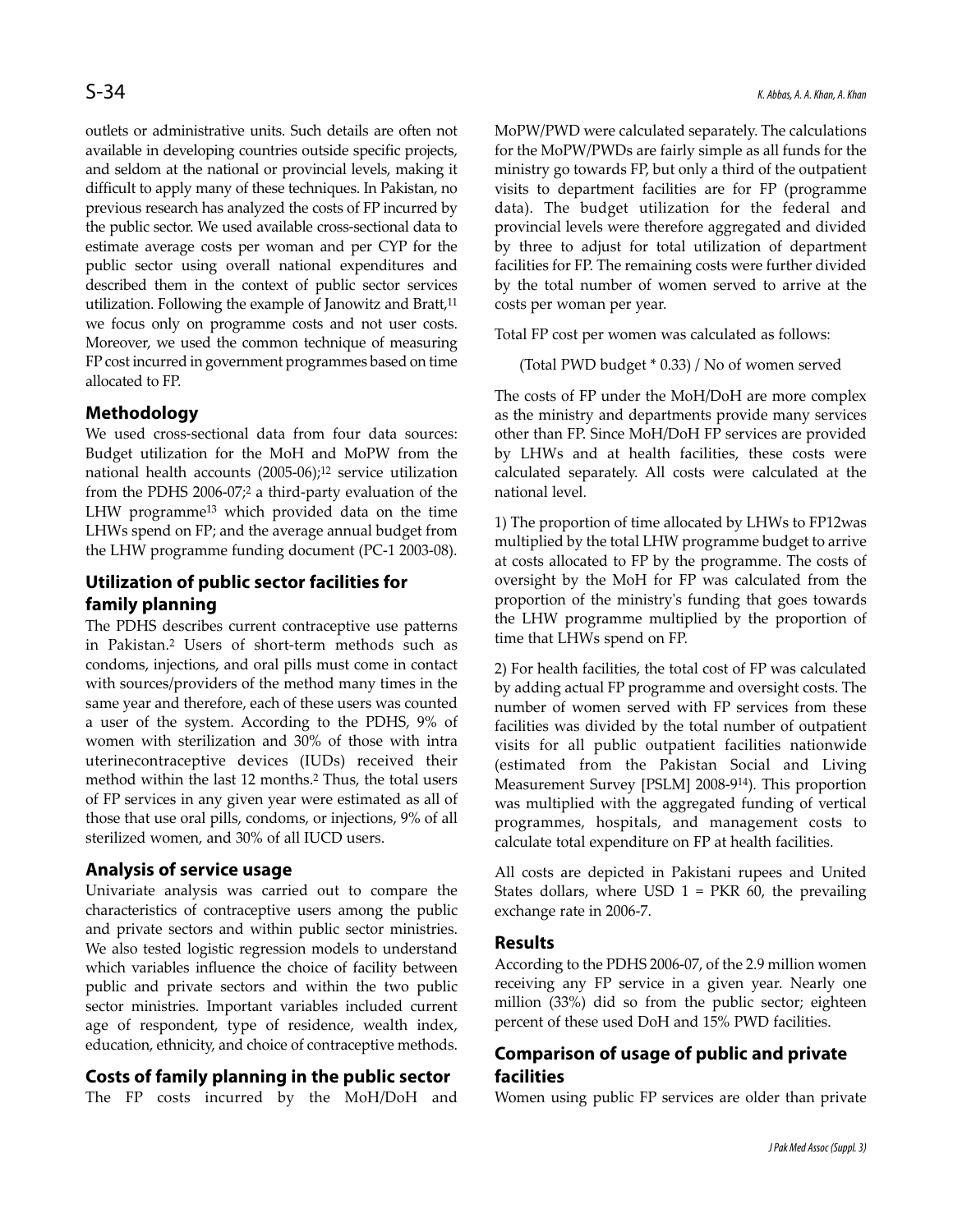#### Costs and Utilization of Public Sector Family Planning Services in Pakistan  $\mathsf{S}\text{-}35$

|                                               | <b>Public</b> | <b>Private</b> | p       | <b>PWD</b> | DoH  | p       |
|-----------------------------------------------|---------------|----------------|---------|------------|------|---------|
|                                               |               |                |         |            |      |         |
| Age                                           | 37            | 34             | < 0.001 | 38         | 33   | < 0.001 |
| Urban residence                               | 34%           | 33%            | 0.204   | 39%        | 23%  | < 0.001 |
| Total children ever born                      | 5.6           | 4.6            | < 0.001 | 5.8        | 5.0  | < 0.001 |
| Children that died                            | 0.5           | 0.4            | 0.002   | 0.6        | 0.4  | 0.005   |
| Births in last five years                     | 0.7           | 0.9            | < 0.001 | 0.5        | 1.2  | < 0.001 |
| Age of respondent at firstbirth               | 19.8          | 20.3           | < 0.001 | 19.6       | 20.2 | < 0.001 |
| Heard about FP on televisionin the last month | 50%           | 50%            | < 0.001 | 50%        | 50%  | < 0.001 |
| Heard about FP on the radio in the last month | 14%           | 15%            | < 0.001 | 14%        | 14%  | 0.886   |
| Femalehousehold head                          | 6%            | 5%             | < 0.001 | 6%         | 7%   | 0.618   |
| Highest year of education                     | 3.9           | 3.7            | 0.016   | 4.0        | 3.8  | 0.050   |
| <b>Wealth quintiles</b>                       |               |                |         |            |      |         |
| Richest                                       | 19%           | 46%            | < 0.001 | 21%        | 16%  | 0.074   |
| Richer                                        | 22%           | 28%            | 0.451   | 24%        | 19%  | 0.089   |
| Middle                                        | 22%           | 16%            | 0.034   | 19%        | 30%  | < 0.001 |
| Poorer                                        | 20%           | 6%             | < 0.001 | 19%        | 21%  | 0.474   |
| Poorest                                       | 17%           | 5%             | < 0.001 | 17%        | 15%  | 0.443   |

Data source: Pakistan Demographic and Health Survey (PDHS) 2006-07.

PWD = Population Welfare Department; DoH = Department of Health.

Table-2: Method and service mix at public and private sector facilities for family planning in Pakistan (2006-7).

|                      | <b>Public</b> | <b>Private</b> | n       | <b>PWD</b> | DoH | p       |
|----------------------|---------------|----------------|---------|------------|-----|---------|
| Methodmix            | %             | %              |         | %          | %   |         |
| Pills                | 9             | 10             | 0.46    | 4          | 21  | < 0.001 |
| <b>IUCDs</b>         | 11            | 12             | 0.497   | 10         | 15  | 0.025   |
| Injections           | 11            | 12             | < 0.001 |            | 21  | < 0.001 |
| Condoms              | 11            | 43             | < 0.001 |            | 31  | < 0.001 |
| Female sterilization | 56            | 23             | < 0.001 | 74         | 11  | < 0.001 |
| Male sterilization   | $<$ 1         | $<$ 1          |         |            | 0   | 0.092   |
| Norplant             |               | 0              | 0.003   |            |     | 1.00    |
| Service mix          |               |                |         |            |     |         |
| Pills                | 24            | 17             | < 0.001 | 15         | 28  | < 0.001 |
| <b>IUCDs</b>         |               | 6              | < 0.001 | 24         |     | < 0.001 |
| Injections           | 29            | 25             | < 0.001 | 26         | 27  | < 0.001 |
| Condoms              | 28            | 48             | < 0.001 | 11         | 40  | < 0.001 |
| Female sterilization | 13            |                | < 0.001 | 24         |     | < 0.001 |

Data source: PDHS 2006-07.

PWD = Population Welfare Department; DoH = Department of Health;IUCD = intrauterine contraceptive device.

sector users  $(37 \text{ vs. } 34 \text{ years}, p \le 0.001)$ , poorer, and slightly more educated. They also have higher fertility (5.6 vs. 4.6 children, p < 0.001; AOR: 1.23, CI: 1.017-1.487), lost a child (0.5 vs. 0.4, p: 0.002) and lived in Khyber Pakhtunknwa (KPK) (AOR: 3.569, CI: 1.037-12.286). Few women had ever heard of any FP mass media message (Table-1).

Within the public sector, women using PWD FP services are older (38 vs. 33 years, p: <0.001), urban (31% vs. 17%, p: <0.001), and have more children (6 vs. 5, p: <0.001; AOR: 1.253, CI: 1.008-1.558) compared to DoH facility users. Within the public sector, usage of DoH or PWD facilities is unaffected by the wealth status of women (Table-1).

### **Method and service mix at DoH, PWD, and private facilities**

Consistent with the overall method mix, female sterilization is the predominant method in either the public or private sectors, followed by condoms in the private sector, whereas no method predominates in the public sector after sterilization. In the public sector, the MoPW provides sterilization and injection services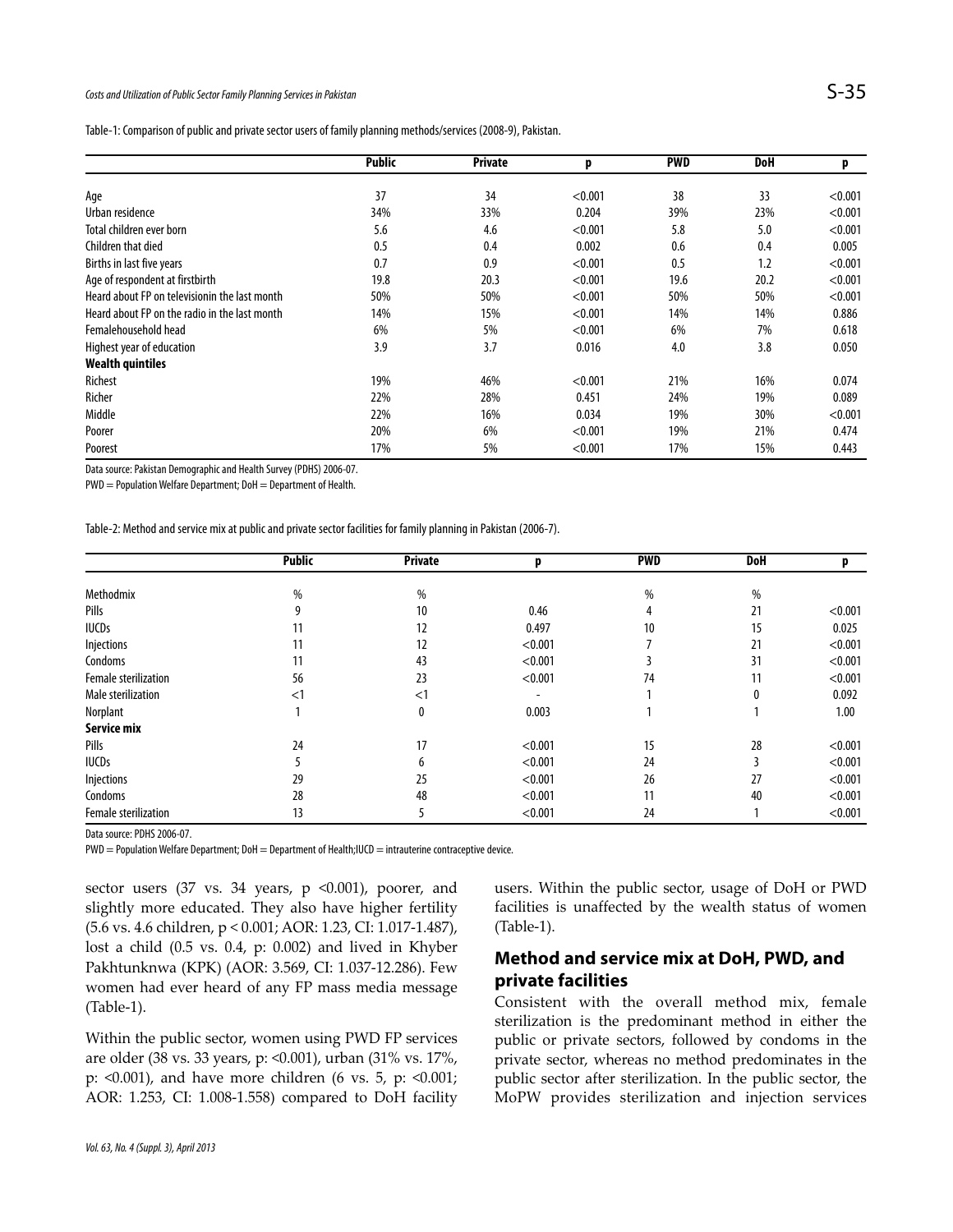Table-3: Multivariate logistic regression model for factors associated with public and private sector FP services use, 2008-09, Pakistan.

|                                                                       | <b>AOR</b> | <b>Lower limit</b> | <b>Upper limit</b> |
|-----------------------------------------------------------------------|------------|--------------------|--------------------|
| Regression predicting the use of public (vs. private) sector services |            |                    |                    |
| Female head of household                                              | 0.371      | 0.220              | 0.624              |
| Number of births in last five years                                   | 0.705      | 0.577              | 0.862              |
| Number of living children                                             | 1.230      | 1.017              | 1.487              |
| Khyber Pakhtunkhwa residence                                          | 3.569      | 1.037              | 12.286             |

**Dependent variable:** Source of service (public or private) - Binary variable.

**These variables were insignificant:** Age of respondent at first birth, Sindh, Punjab, Urban, Sindhi ethnicity, Pakhtun ethnicity, Urdu ethnicity, Balochi ethnicity, Punjabi ethnicity, current age of respondent, highest year of education, rich, respondent currently working, total children ever born.

#### **Regression predicting the use of Population Welfare Department (vs. Department of Health) facilities**

| Female head of household            | 0.508 | 0.284 | 0.907 |
|-------------------------------------|-------|-------|-------|
| Number of births in last five years | 0.517 | 0.395 | 0.677 |
| Number of living children           | 1.253 | 1.008 | 1.558 |
| Pakhtun ethnicity                   | 0.369 | 0.159 | 0.856 |

**Dependent variable:** Source of service with the public sector (Population Welfare Department vs. Health Department) - Binary variable.

**These variables were insignificant:** Urban, age of respondent at first birth, respondent currently working, Punjab, Khyber Pakhtunkhwa, Punjabi ethnicity, Urdu ethnicity, highest year of education, Sindh, rich, Sindhi ethnicity, Balochi ethnicity, total children ever born, current age of respondent.

|  | Data source: PDHS 2006-07. |
|--|----------------------------|
|--|----------------------------|

PWD = Population Welfare Department.

whereas the MoH mainly provided short-term methods such as condoms, pills, and injections (Table-1).

The services at the DoH provide an estimated 664,515 CYP as compared to 1,866,796 CYP by the PWD, which reflects the higher proportion of sterilization services at PWD facilities.

### **Costs of family planning in the public sector departments of health**

The total public health spending by the ministry and departments of health was PKR49.5 billion (USD 825 million) in 2005-6. This budget was further subdivided into three broad categories -preventive programmes (PKR14 billion or USD233 million), hospitals and clinics (PKR28 billion or USD467 million), and management (PKR7 billion or USD117 million). Preventive programmes included the LHW programme and facilities included the basic health units (BHUs).

The average annual allocation of the LHW programme was PKR 5.3 billion (USD83.83 million). The LHWs work 29.5 hours a week. Of this, they spend3.89% of their time promoting and providing FP services and 1.85% of their time managing FP related complications.<sup>13</sup> Based on this Table-4: Family planning costs in the public sector.

| The Ministry and Departments of Health                 |               |                  |
|--------------------------------------------------------|---------------|------------------|
| Women served with FP by LHW                            |               | 394,142          |
| CYP provided by the LHW programme                      |               | 417,579          |
| Women served with FP at health facilities              |               | 113,949          |
| CYP provided at health facilities                      |               | 158,981          |
| Total women served by the Health Department            |               | 508,091          |
| Total CYP provided by the Health Department            |               | 664,515          |
|                                                        | <b>PKR</b>    | USD <sup>*</sup> |
| Oversight on FP by Health Department                   | 86 million    | 1.7 million      |
| Cost of FP by LHW programme                            | 478 million   | 8 million        |
| Costs of FP at other facilities                        | 101 million   | 1.7 million      |
| <b>Total costs for FP</b>                              | 721 million   | 12 million       |
| Total cost of MoH for FP per woman served              | 1,419         | 24               |
| Total cost per CYP                                     | 1,085         | 18               |
| The Ministry and Departments of Population Welfare     |               |                  |
| Women served with FP at population welfare facilities  |               | 443,189          |
| Total CYP provided by the PWD                          |               | 1,866,796        |
|                                                        | <b>PKR</b>    | USD <sup>*</sup> |
| Total spending on FP                                   | 1,926 million | 32.1 million     |
| Cost of MoPW per woman served                          | 4,347         | 72               |
| <b>Total cost per CYP</b>                              | 1,032         | 17               |
| <b>Combined Costs of FP by DoH, PWD and Ministries</b> |               |                  |
| Per woman served                                       | 2,783         | 46               |
| Per CYP                                                | 1,046         | 17               |
| *DKD to USD conversion at DKD 60 - USD 1               |               |                  |

 $R$  to USD conversion at PKR 60  $=$  USD 1.

Data source: NHA, 2005-06.

FP= family planning; LHW= lady health worker; CYP= couple-year of protection; MoH= Ministry of Health; PWD= Population Welfare Department; MoPW= Ministry of Population Welfare.

5.74% of time allocated to FP services, the LHW programme spends PKR478 million (USD8 million) on FP at an average cost of approximately PKR1,392 (USD23) per woman served per year or USD 25 per CYP.

The total health facilities budget was PKR 27.7 billion (USD461 million) $12$  of which an estimated  $25\%$  is for outpatient services that see approximately 56 million visits, annually.<sup>15</sup> Of these, approximately 817,000 visits are for FP services to serve the 114,000 women that avail FP from these facilities. Based on this service allocation, the expenditure on FP through facilities is PKR101 million (USD1.7 million) or PKR 1,020 (USD 17) per woman per year.

Department/Ministry overhead costs were estimated from the management budget reported in the National Health Accounts. The LHW programme constituted 11% of the total health budget under the Ministry, and based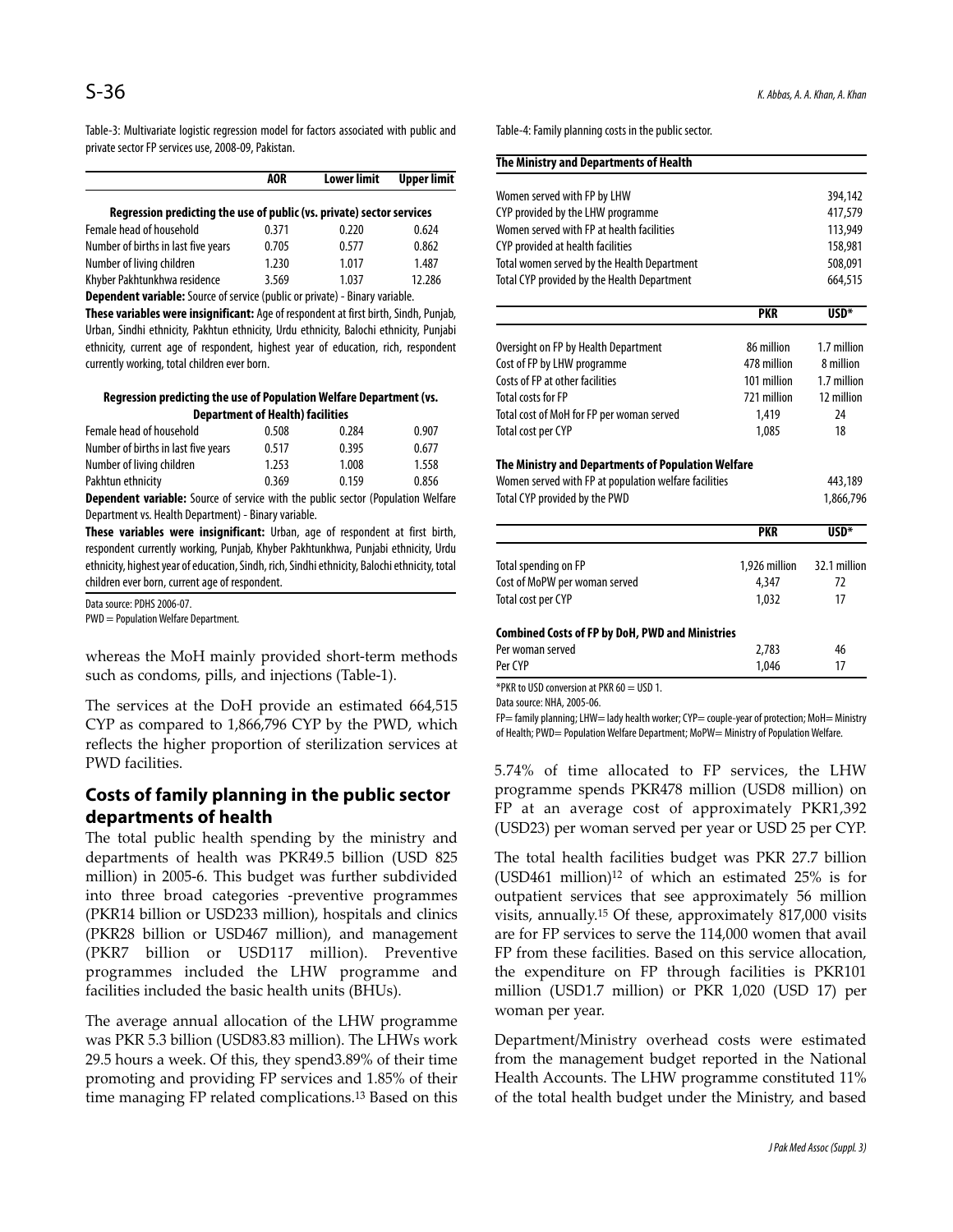on time allocated to FP services (5.74%) via the LHW programme, total cost of oversight on the programme was PKR 71 million (USD 1.2 million).Based on a similar time allocation, the oversight on FP by health facilities was PKR 15 million (USD 0.3 million). These overhead costs are included in the costs of the programmes (Table-4).

#### **Population Welfare Departments**

The total budget for PWDs for the year 2005-06 was estimated at PKR 6.4 billion or USD 0.1 billion.<sup>12</sup> However, only 33% (PKR 1.9 billion) was spent on FP services (PWD, Sindh). Since the PWD served 450,000 women, the costs of FP per woman served were PKR4,347 (USD72) per woman or USD17 per CYP (Table-4).

#### **Discussion**

We found that the costs of FP services in the public sector are USD 55 per woman served or USD 21 per CYP. However, public sector services are the main source of contraception for the poorest women. Users of the public health system are slightly older, more fertile, and poorer than those using private facilities. Both the private and the public sector services predominantly favour shortterm methods.

The public sector fulfils an important niche in providing FP to the poorest. A third of public sector users are from the poorest two quintiles compared to around 11% for the private sector. Nearly half of all public sector services are via outreach by LHWs who mainly supply short-term methods such as condoms and pills. The PWD is the main provider of female sterilization in the country which is the most common long-term method in the method mix, although not the commonest service provided. However, the overall footprint of FP services is small with less than three million couples being served annually by all means, with only a third of these being served by the public sector and over half of all FP users buying commodities directly from stores.3,16 Thus the bulk of FP services are for short-term, client-driven means with most contraception users availing their method without advice from a health provider. This finding, along with the low overall number of FP users suggests low levels of trust in the quality or reliability of available services and service providers.

At USD21 per CYP or USD 55 per woman served per year, the costs of FP in the public sector are considerably higher than the USD 5 seen in many private sector models in Pakistan<sup>17</sup> as well as those seen in many comparable countries. While costs of FP will vary by the region and service types, the average FP cost per user in the Asia are around USD 18, and USD 28 in Africa.<sup>18</sup> Clinical costs —

presumably where costs are shared by other services are lower at USD 5-15;while community-based programme costs in Asia and Africa vary between USD 5- 36.<sup>19</sup> Costs are higher in Africa — ranging from USD 3-36 per woman served in Mali<sup>5</sup> to USD 1-26 in Ethiopia<sup>6</sup>  $$ than in South America where in the Dominican Republic they range from USD 9-12 per CYP.<sup>20</sup>

The predominant reasons for the high public sector costs of FP in Pakistan are underutilization of fixed facilities, weak outreach and non-functioning referrals that lead to inefficient services. Both the PWD and DoH have high fixed costs for personnel and overheads, and devote around 0-13% of all FP spending to commodities in any given year (UNFPA 2010, Khan MA, personal communication). The PWD is the predominant provider of sterilization services, which being an operation, require costly infrastructure. These facilities should receive referrals from the community, LHWs, and health department clinics. In reality, these referrals rarely happen, reducing access to, and utilization of these services, ultimately driving costs up. This is seen by the fact that the PWDs serve approximately 0.4 million women annually nationwide from over 3,000 facilities, or approximately 147 clients per facility. Similarly, the health departments serve around 114,000 women annually from their 5,000 BHUs or around 23 women per year per facility. This low utilization of facilities is complemented in the outreach provided by the nearly 100,000 lady health workers, who serve around 430,000 women with FP, or around four women per LHW per year. All of these represent considerable underutilization of services whose costs are essentially fixed, leading to high costs per woman served or CYP.<sup>21</sup>

There are two ways to reduce costs: either increase utilization of existing facilities, or reduce personnel and facilities.<sup>22</sup> The latter is difficult since job creation within the public sector is one of the key expectations that people have from their elected representatives and officials and is part of the political economy of the public sector.<sup>23</sup> Current utilization is limited by the low levels of trust that clients have in these facilities and by a lack of referral between components of the health system.

Overcoming mistrust to attract clients to public facilities would require addressing the quality of services including consistent supplies, reducing stock-outs, provider competence, client-centred approaches, governance issues such absenteeism, and making providers see FP as part of their routine work. This would require major rethinking on the part of the leadership of Health and Population Welfare Departments to consider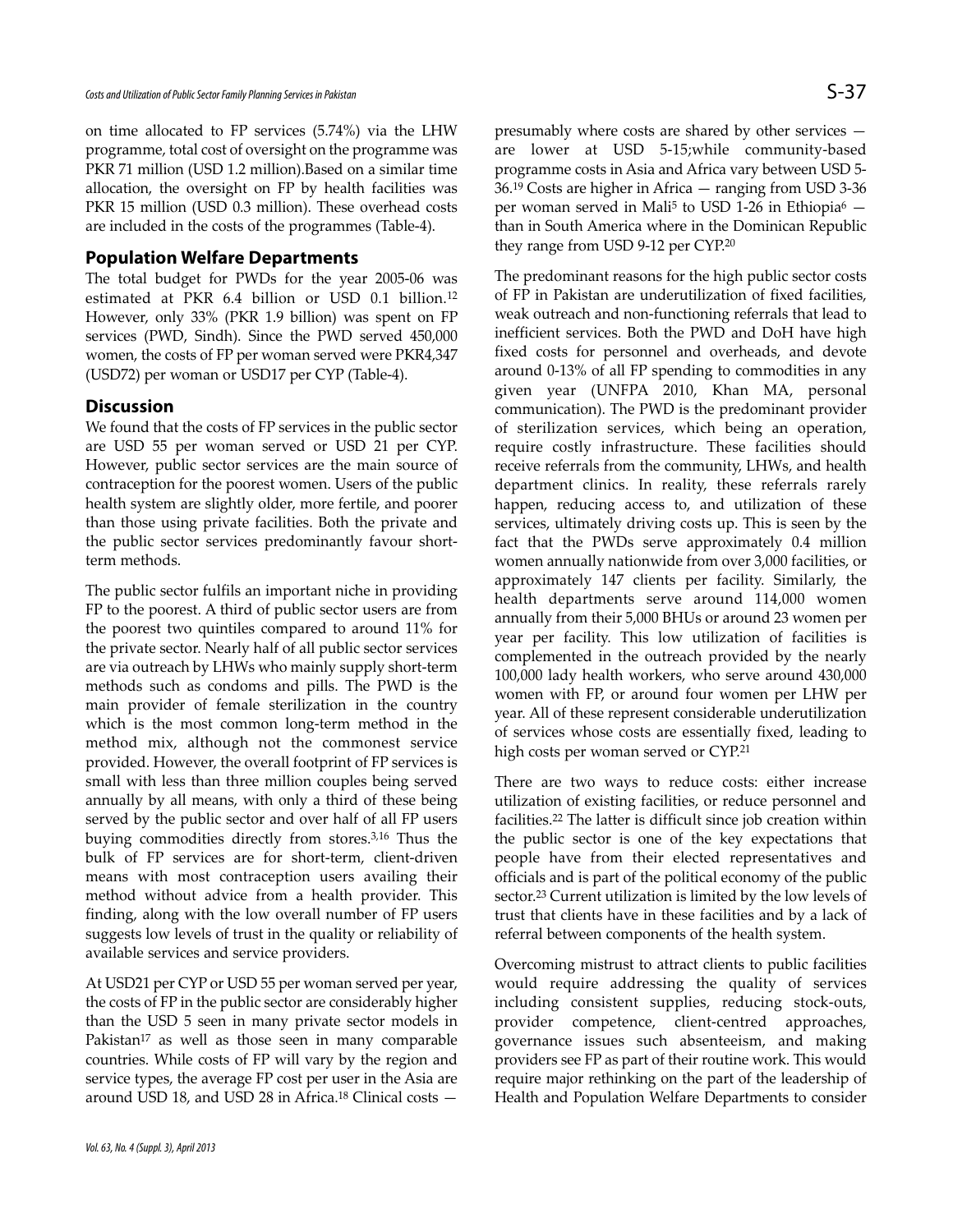FP services and their provision as a priority and to address systemic limitations to these services.

Referrals may be possible within the existing setup by focusing on LHWs and health facility providers. Although it is their main responsibility, LHWs spend around six percent of their time on FP and rarely ask women about their FP needs. Neither LHWs nor health facility providers ever refer women for long-term methods.<sup>13</sup> Developing checklists that prompt LHWs and facility providers to ask and refer clients for FP will help. There is a huge unmet need for long-term and permanent methods and the currently underutilized population welfare facilities are the main venues where these methods are available. Having LHWs refer clients with a need for long-term methods to these facilities can essentially double the contraceptive prevalence rate (CPR) by just meeting this need.<sup>24</sup>

Other possible means to increase utilization are incentives to clients for using services. Vouchers have been used successfully in Pakistan for increasing referrals to facilities for births,<sup>25</sup> and elsewhere. Referrals have worked well for FP.26,27 Recently Packard Foundation and the Marie Stopes Society have started a pilot to see if vouchers aimed at the poorest of women can increase uptake of FP services. Many NGOs in Pakistan have used reminders to their outreach workers to capture these clients, with excellent results.<sup>27</sup> All of these are means to increase "foot traffic" at facilities. If public facilities meet quality standards, women will avail them for FP as they have for other medical care.<sup>28</sup>

Family planning costs less than having an unwanted child<sup>29</sup> and FP use increases with improving socioeconomic conditions,16,22,30 While families currently pay for the bulk of FP services, the government has a critical niche, particularly in serving the poorest. However, this can only be sustained and improved if costs for providing these services are manageable. It is interesting to note that while advocates have rightly sought to increase funding for FP in Pakistan, efficiency of government services has rarely been discussed. One consideration is that, were Pakistan's public sector to achieve the higher level efficiency of USD 4-5 per CYP, current public sector funding could be sufficient to increase CPR from its current level of 30% to well over 50% with government funds alone.

#### **Limitations**

Due to a lack of detailed data on direct and indirect costs of FP incurred by the public sector, we used aggregates and applied proportionate time allocated to FP in calculating expenditures on FP. This approach approximates how health planners manage programmes by dealing with overall programme spending and also avoids the problem of requiring micro-level data such as personnel and facilities time allocation, since such data are not available in many developing countries.

We did not include provincial breakdown of costs since available data on expenditure by Health Ministry/Departments have insufficient details to allow such disaggregation. In addition, while we recognize that data on costs are from 2005-06 and the PDHS was conducted in 2006-07. However, CPR has changed at <1% annually in the past decade and therefore a significant variance is numbers is unlikely.

We arrived at the number of women availing services from the current method mix, and therefore we may not have counted women that had tried one method and then switched to another within the same year. However, since a woman switching to another method uses services for either method for only part of a year, the total costs for providing these services should "average out" for the entire sample. Additionally, data show that only a minority of contraception users switch methods.<sup>29</sup>

We found that FP costs incurred by the government are high by international and local NGO standards and represent programme inefficiencies due underutilization of existing public sector services. However, these services are an essential form of security net for the poor. Suggestions have been proposed to increase the efficiency of government services with reforms of service quality, outreach, referral and management in the public sector. An alternative may be to discontinue unwanted services, reduce personnel and overheads at unused/underused facilities and shift these government funds to buy services from a more efficient NGO or private sector that is already stepping into the space vacated by the government. Cost analysis is an effective decision making tool to determine what FP services are required and where. However, once answers are found, they must be acted upon, sometimes in the face of political expediency.

#### **Acknowledgements**

Funding for this work was provided by the USAID grant: SGAFP/2011/SGF/002 Pakistan. There are no conflicts of interest.

#### **References**

- 1. UNFPA. State of the World Population 2011. 2011.
- 2. National Institute of Population Studies P, Measure DHS. Pakistan Demographic and Health Survey 2006-7. 2008 Jun.